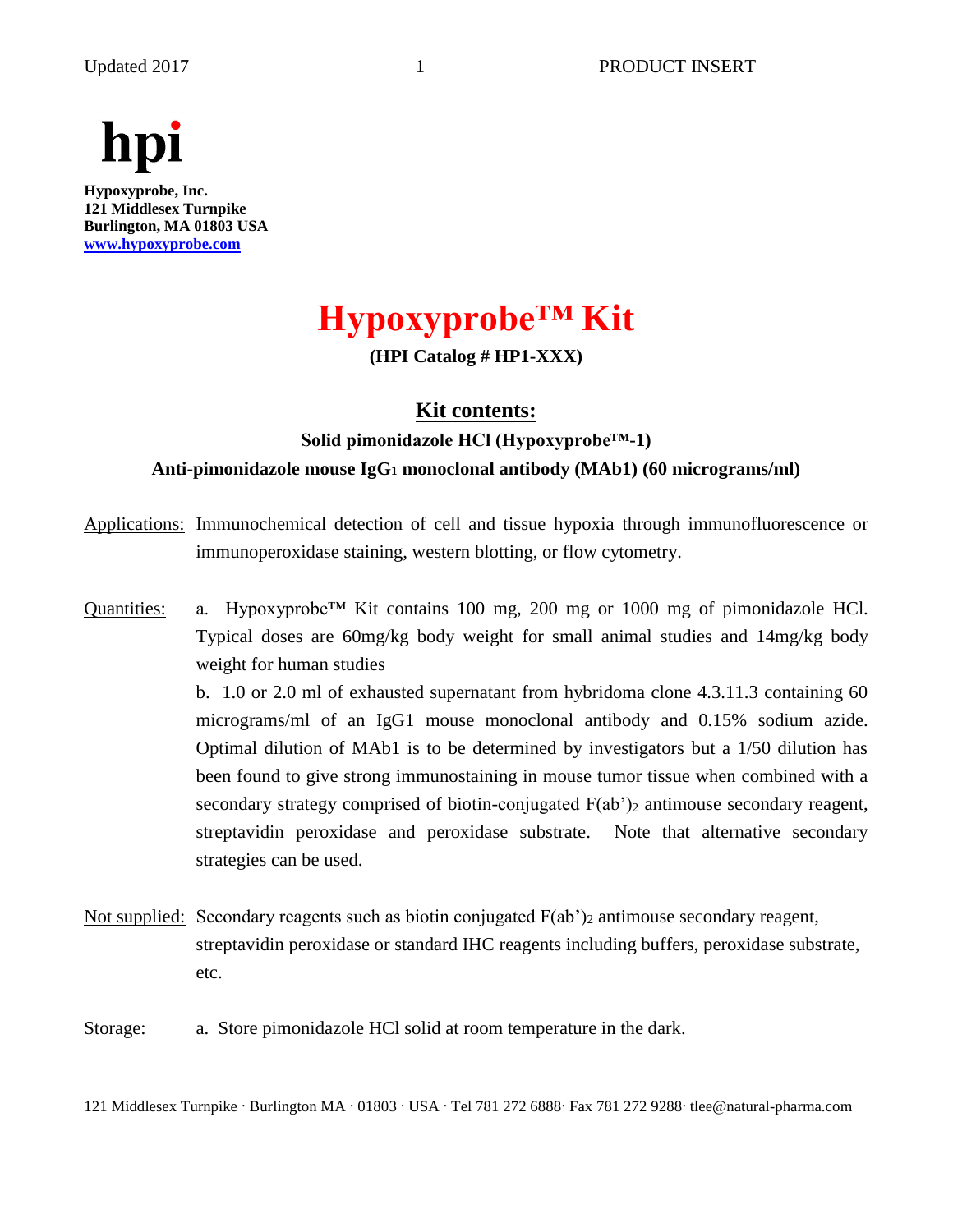b. Store the mouse monoclonal antibody (MAb1) frozen. Avoid repeated freeze thaw cycles by aliquoting antibody into small volumes for storage at -20 degrees C.

### **Detailed Description of Hypoxyprobe™ Kit components**

1) Hypoxyprobe<sup>TM</sup>-1 is a substituted 2-nitroimidazole whose chemical name and only ingredient is pimonidazole hydrochloride. Hypoxyprobe™-1 has a molecular weight of 290.8; a water solubility of 400 millimolar equivalent to 116 mg/ml; and, ultraviolet absorbance at 324 nm with an extinction coefficient of 7020 in 0.9% saline solution solution. The free base, pimonidazole, has a molecular weight of 254.3, a pKa of 8.7 and an octanol water partition coefficient of 8.5. See [www.hypoxyprobe.com](http://www.hypoxyprobe.com/) for mechanism of action, frequently asked questions (FAQ) and applications of Hypoxyprobe™ Kits.

Hypoxyprobe<sup>™-1</sup> is chemically stable in both solid form and aqueous solution. For example, solid Hypoxyprobe™-1 has been stored for two years at room temperature in subdued light without detectable degradation as assessed by UV and HPLC analyses. Hypoxyprobe™-1 solutions in 0.9% saline solution have been stored at a concentration of 100 gms/liter at 4<sup>o</sup>C for 4.5 years without detectable degradation (UV and HPLC analyses).

Pimonidazole is reductively activated in hypoxic cells. The activated intermediate forms stable covalent adducts with thiol (sulphydryl) groups in proteins, peptides and amino acids. The antibody reagent MAb1 binds to these adducts allowing their detection by immunochemical means. See [www.hypoxyprobe.com](http://www.hypoxyprobe.com/) for mechanism of action, frequently asked questions (FAQ) and applications for Hypoxyprobe™ kits.

2) MAb1 is a mouse  $I gG_1$  monoclonal antibody (MAb) clone 4.3.11.3 that is supplied as a filtersterilized, exhausted supernatant from hybridoma clone 4.3.11.3 containing 60 microgram/ml of MAb1 and 0.15% sodium azide for added stability. Tissues of interest can be studied by immunohistochemistry on frozen fixed sections or formalin fixed paraffin embedded sections; by flow cytometry following tissue disaggregation; or by Western blotting. Typically, 100 microliters of a 1:50 dilution of MAb1 is added to tissue sections. A suitable secondary strategy is then applied to reveal pimonidazole adducts. Two examples of suitable protocols are provided below.

121 Middlesex Turnpike . Burlington MA . 01803 . USA . Tel 781 272 6888. Fax 781 272 9288. tlee@natural-pharma.com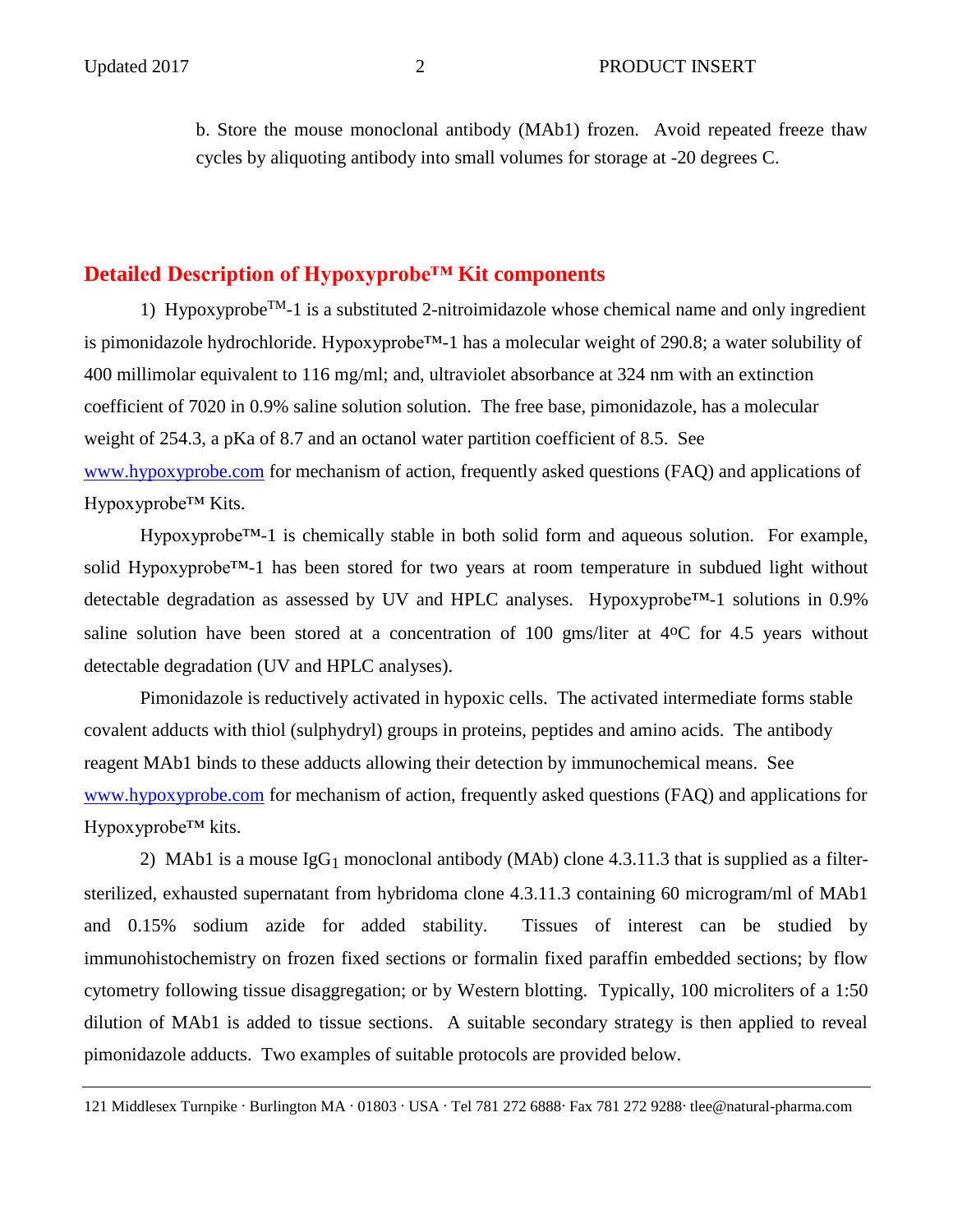Note: MAb1 can bind to protein, peptide and amino acid adducts of pimonidazole in hypoxic cells but tissue processing for immunohistochemical assay washes out small molecule peptide and amino acid adducts so that immunohistochemical detection of hypoxia relies on protein adducts of pimonidazole in hypoxic tissue.

## **Assay Instructions**

1. Investigations of normal or tumor tissue hypoxia begin with the intravenous infusion, intraperitoneal injection or oral ingestion of a Hypoxyprobe™-1 solution at a recommended dosage of 60 mg/kg body weight. For a 25 gram mouse this amounts to 1.5 mg/mouse. (Dosages up to 400 mg/kg have been used in mice without detectable toxicity or change in tissue hypoxia but 60 mg/kg gives good immunostaining at minimum cost.) The solubility of Hypoxyprobe<sup>™-1</sup> in saline solution is 116 mg/ml so that very small volumes can be used to administer Hypoxyprobe™-1.

Following injection or ingestion, Hypoxyprobe™-1 distributes to all tissues including brain but it forms adducts with thiol containing proteins only in those cells that have a oxygen concentration less than 14 micromolar -- equivalent to a partial pressure  $pO_2 = 10$  mm Hg at 37°C. In addition to tumors, normal tissues such as liver, kidney and skin possess cells at, or below, a  $pO<sub>2</sub>$  of 10 mmHg. These normal tissues can bind Hypoxyprobe™-1.

The plasma half-life of Hypoxyprobe<sup>™-1</sup> in mice is approximately 25 minutes (see the FAQ link at [www.hypoxprobe.com](http://www.hypoxprobe.com/) for references). For comparison, plasma half-lives for rats is 45 minutes, dogs 90 minutes and humans 300 minutes. Mouse tissues of interest are typically harvested 60 to 90 minutes after Hypoxyprobe™-1 administration. Hypoxyprobe™-1 residing in tissues at the time of harvest will be bound when dissected tissues go anoxic. However, the amount of residual Hypoxyprobe™-1 is very small compared to the amount that tissues are exposed to during a 60 to 90 minute experiment so that any non-specific binding due to residual Hypoxyprobe™-1 is undetectable.

<sup>121</sup> Middlesex Turnpike . Burlington MA . 01803 . USA . Tel 781 272 6888. Fax 781 272 9288. tlee@natural-pharma.com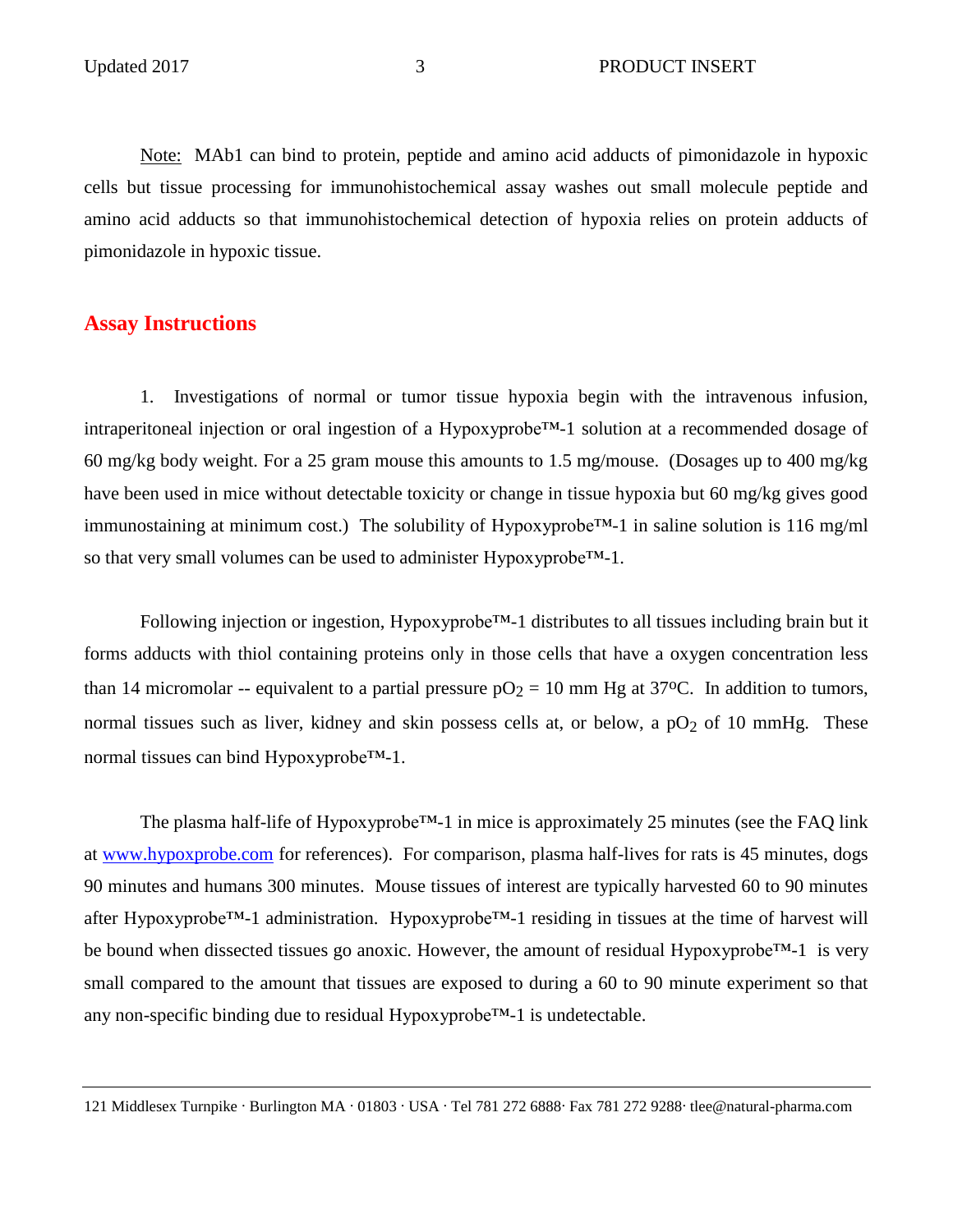In addition to animal studies, Hypoxyprobe™ kits can be used for cells in tissue culture (see Applications link at [www.hypoxprobe.com\)](http://www.hypoxprobe.com/). Typically, cell suspensions are incubated under hypoxia for 1 to 2 hours in the presence of 100 to 200 micromolar Hypoxyprobe™-1. The cells are then harvested by cytospin, fixed and immunostained with MAb1 and a chromogenic or fluorescent secondary reagent.

#### **Suggested procedure for immunostaining pimonidazole adducts in formalin-fixed, paraffin-embedded tissues using a F(ab')<sup>2</sup> secondary strategy.**

Raleigh, Chou et al., Int. J. Radiat. Oncol. Biol. Phys. 42: 727-730, 1998

#### *Hypoxyprobe™ technology is robust and investigator-initiated modifications are encouraged.*

| <b>Step</b>    | Procedure                              | Time,<br>min.  | Temp.          | <b>Reagents</b>                                     | <b>Notes</b>   |
|----------------|----------------------------------------|----------------|----------------|-----------------------------------------------------|----------------|
| 1              | Warm paraffin tissue section           | 20             | $40^{\circ}$ C | None                                                |                |
| $\overline{2}$ | Dewax, Dip and Blot x 10               | $\overline{2}$ | RT             | Clear-Rite 3                                        | 1              |
| 3              | Rehydrate, Dip and Blot x 10           | 2              | RT             | 100% Ethanol                                        |                |
| 4              |                                        | $\overline{c}$ | RT             | 95% Aqueous ethanol                                 |                |
| 5              | $^{\prime\prime}$                      | $\overline{c}$ | RT             | 80% Aqueous ethanol                                 |                |
| 6              | $\pmb{\mathsf{H}}$                     | $\overline{c}$ | RT             | 0.2% Brij 35 in distilled water                     | $\overline{c}$ |
| 7              | $\pmb{\mathsf{H}}$                     | $\overline{2}$ | RT             | PBS+0.2% Brij 35                                    | $\overline{3}$ |
| 8              | Quench tissue peroxidase               | 5              | RT             | 3% H <sub>2</sub> O <sub>2</sub> in distilled water | $\overline{4}$ |
| 9              | Antigen retrieval                      | 20             | $90^{\circ}$   | Target retrieval agent                              | 5,6            |
| 10             | Cool to RT                             | 20             | RT             | None                                                |                |
| 11             | Wash                                   | $\overline{c}$ | RT             | $PBS + 0.2\%$ Brij 35                               | $\overline{7}$ |
| 12             | Block non-specific binding             | 5              | RT             | Protein blocking agent                              | 8,9            |
| 13             | 1 <sup>°</sup> MAb1, slides horizontal | 60             | RT             | Hyproxyprobe-1 MAb1 (1/50)                          | 10             |
| 14             | Wash                                   | $\overline{2}$ | 0 <sup>o</sup> | $PBS + 0.2%$ Brij 35                                | $\tau$         |
| 15             | $2^{\circ}$ Reagent                    | 10             | <b>RT</b>      | Biotin-conjugated $F(ab')2$ (1/500)                 | 11             |
| 16             | Wash                                   | $\overline{2}$ | 0 <sup>0</sup> | $PBS + 0.2%$ Brij 35                                | $\tau$         |
| 17             | <sup>3</sup> º Reagent                 | 10             | RT             | Streptavidin peroxidase                             | 12             |
| 18             | Wash                                   | $\mathfrak{D}$ | 0 <sup>o</sup> | PBS + 0.2% Brij 35                                  | $\overline{7}$ |
| 19             | Peroxidase substrate                   | 10             | RT             | <b>DAB</b>                                          | 13             |
| 20             | Wash                                   | 2              | <b>RT</b>      | Distilled water                                     |                |
| 21             | Counterstaining                        | 0.5            | RT             | Hematoxylin                                         | 14             |
| 22             | Wash                                   | $\overline{2}$ | RT             | Running tap water                                   |                |
| 23             | Cover tissue sections                  | 45             | $45^{\circ}$ C | Aqueous CC/Mount                                    | 15             |

121 Middlesex Turnpike · Burlington MA · 01803 · USA · Tel 781 272 6888· Fax 781 272 9288· tlee@natural-pharma.com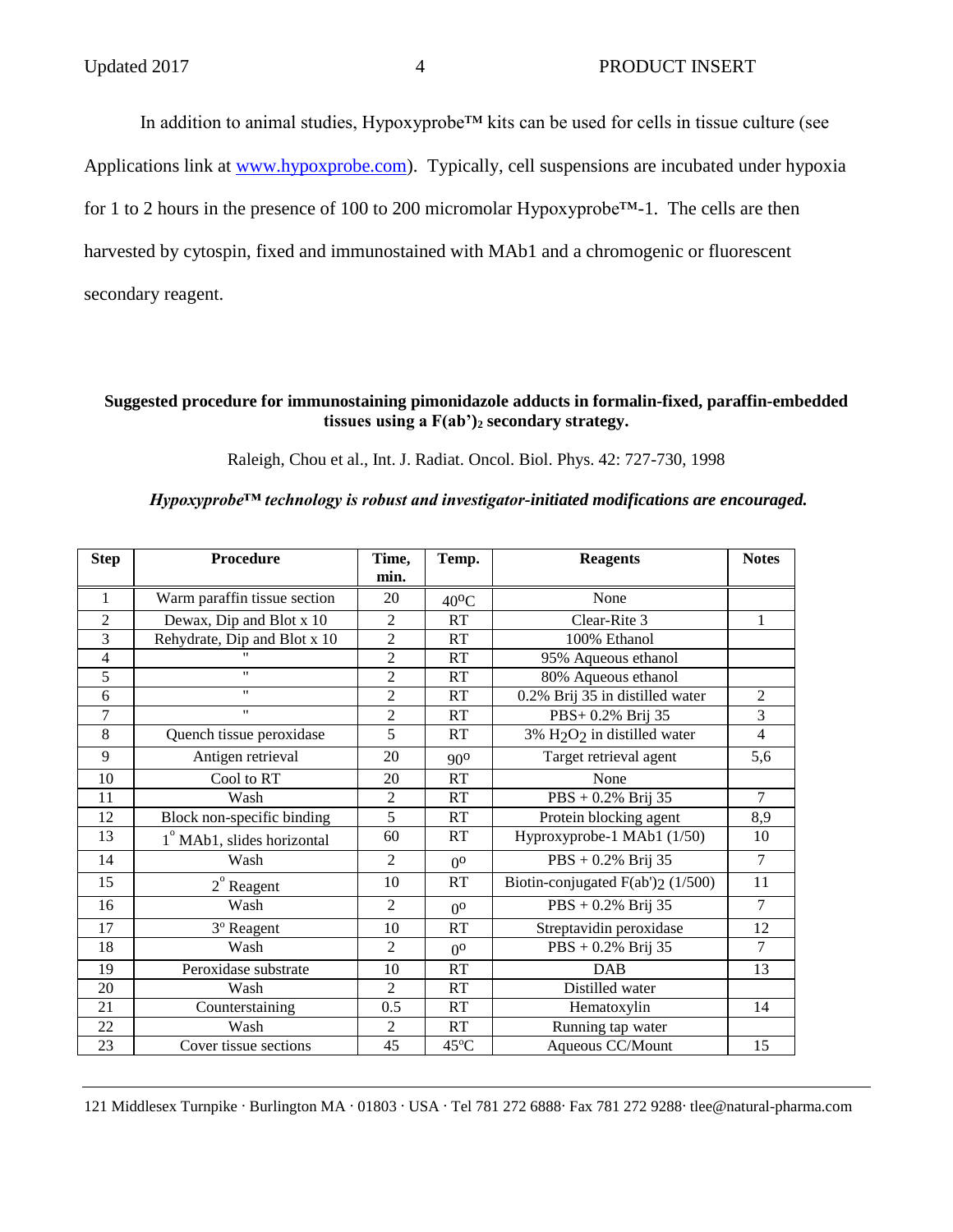#### **Technical Notes**

1. Clear-Rite 3 -- a less toxic alternative to xylene -- is available from VWR (Cat# 84000-052). For dewaxing (step 2) and tissue rehydration (steps 3-7), ProbeOn Plus slides (Fisher Scientific; Cat# 15-188-52) are held vertically in a MicroProbe Staining Station (Fisher Scientific) in pairs with tissue sections facing each other. The paired slides are dipped in solvent allowing capillary action to carry solvents over the tissue sections. Solvent is removed by blotting the lower end of the slide pair on adsorbent filter paper. The dip and blot procedure is repeated a total of 10 times for each of steps 2-7.

#### *Note: These steps were designed for the MicroProbe Staining Station but other routine IHC procedures can be used.*

2. Brij 35 is enzyme grade polyoxyethylene(23)lauryl ether available from Fisher Scientific (cat# BP345-500). Alternatives to Brij35 can be used including Tris buffered saline solution (TBS) available from Chemicon International, Temecula, CA (Cat# 20845) containing a final concentration of 0.1% Tween 20®.

3. PBS = 10 mM phosphate buffered saline solution that can be prepared from tablets available from Sigma (Cat# P-4417).

4. 3% H2O2 is diluted Analytical Reagent grade 31.3% H2O2 available from Malinckrodt Baker (Paris, KT)(Cat# 5240). Commercially available peroxidase inhibitors may also be used.

5. Antigen retrieval agents include AbD Serotec Cat# BUF025B; Chemicon International Cat# 21545 or DAKO Cat# S2369. For antigen retrieval, slides are submerged in retrieval reagent in a slide holder and heated for 20 minutes at 90 °C. Pimonidazole protein adducts are very robust so that the antigen retrieval reagent can be chosen on the basis of requirements for other factors of interest in tissue sections.

6. Slides held vertically in slide incubator.

7. Slides washed with magnetically stirred PBS + 0.2% Brij 35 in a rectangular staining jar.

8. For example, serum free protein blocker from DAKO Corp. (Carpinteria, CA; Cat# X0909). Protein blocker not washed from slide but flicked off so that residual blocker remains on tissue section.

9. Slides held horizontally for steps 13-20 so as to limit non-specific, edge staining of the sections.

10. Exhausted supernatant containing MAb1 diluted 1/50 in 10 mM PBS containing 0.2% Brij 35 and 1 drop of DAKO protein blocker/ml. Commercially available antibody diluents may also be used. Typically, 100 uL of diluted MAb1 solution is applied to each tissue section, although smaller volumes can be used if the tissue sections are "dammed" with a Pap pen.

#### *Note: Incubation overnight at 4 degrees C can increase sensitivity in some cases.*

11. For example, Biotin-conjugated rabbit  $F(ab')_2$  fragment that binds to mouse IgG diluted 1/500 in 10 mM PBS containing 0.2% Brij 35 and 1 drop of DAKO protein blocker/mL

#### *Note: Secondary strategies other than the F(ab')2 approach can be used. For example, DAKO Catalyzed Signal Amplification for mouse antibodies (Kit# K1500) is used routinely in our laboratories for clinical samples.*

12. For example, peroxidase conjugated streptavidin from DAKO (Cat# K1016).

13. Liquid 3,3'-diaminobenzidine reagent (DAB) from DAKO (cat# K3465).

14. Any commercially available hematoxylin counterstaining reagent is suitable including Chemicon International (Cat# 20844).

121 Middlesex Turnpike · Burlington MA · 01803 · USA · Tel 781 272 6888 · Fax 781 272 9288 · tlee@natural-pharma.com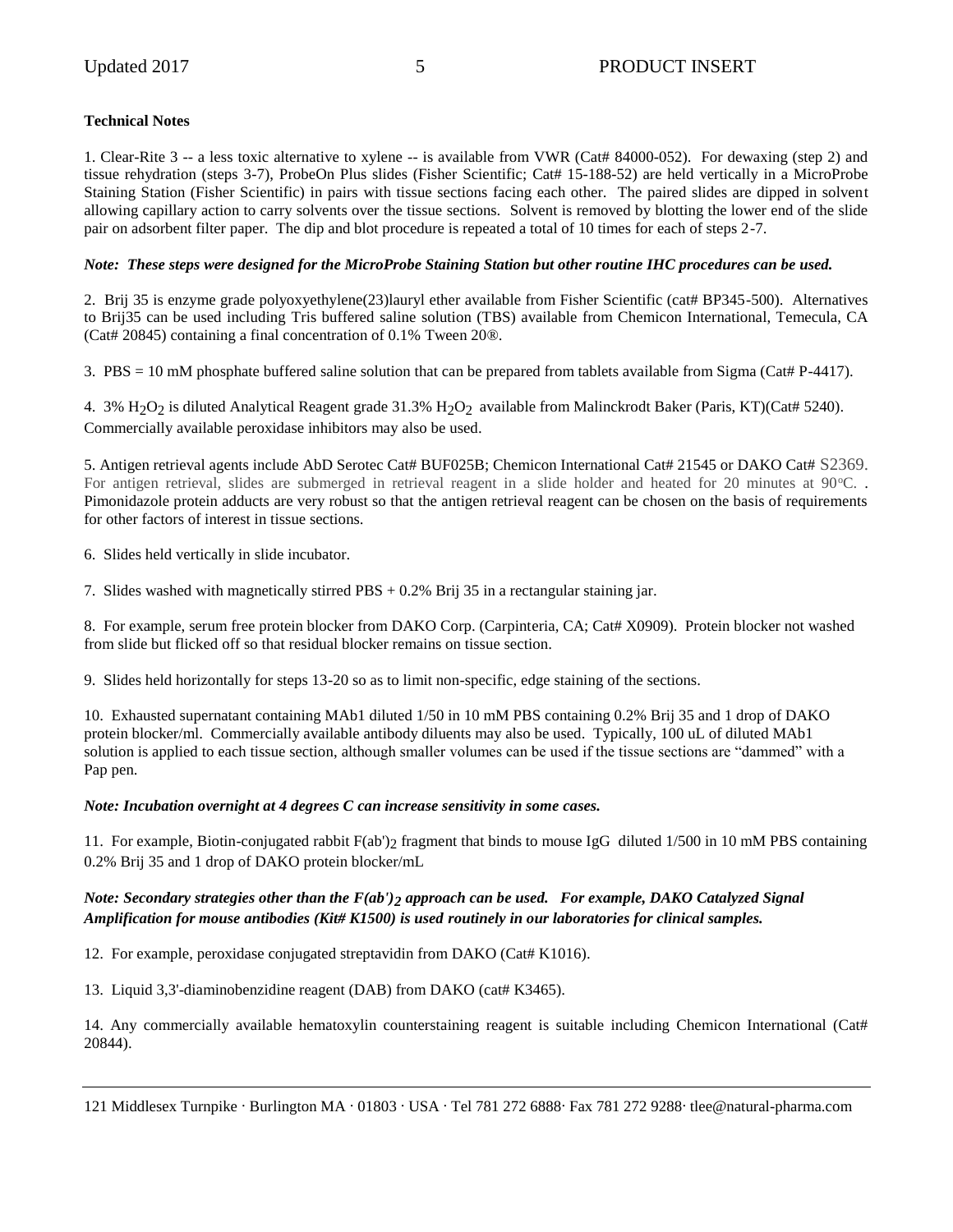15. CC/Mount (Sigma; Cat# C9368), a direct replacement for Biomeda's Crystal Mount, is an aqueous based permanent mount for immunostained sections. Alternatives include cover slipping with Permount (Fisher Scientific; Cat# SP15-500).

#### **Procedure for immunostaining pimonidazole adducts in frozen, fixed tissues.**

Most of the published work reporting fluorescence immunohistochemical detection of pimonidazole adducts is based on frozen sections and much of the data comes from Dr. A. J. van der Kogel's laboratory in Nijmegen. The tumor or tissue specimen is collected and directly frozen in liquid nitrogen until cryosectioned into 4 um sections. Consecutive sections are cut at the largest circumference of the tissue. The sections are then stored at  $-80^{\circ}$ C until stained. After thawing, the sections are fixed in cold acetone ( $4^{\circ}$ C) for 10 min. The sections are rinsed and incubated overnight at  $4^{\circ}$ C with mouse monoclonal anti-pimonidazole antibody (clone 4.3.11.3)(MAb1) diluted in PBS containing 0.1% bovine serum albumin c and 0.1% Tween 20 – the extent of dilution determined by investigator. The sections are then incubated for 90 min with Cy-3-conjugated goat anti-mouse antibody 1:150 (Jackson Immuno Research Laboratories). Between all steps of the staining procedure, the sections are rinsed three times with for 2 minutes in PBS.

<sup>121</sup> Middlesex Turnpike . Burlington MA . 01803 . USA . Tel 781 272 6888. Fax 781 272 9288. tlee@natural-pharma.com